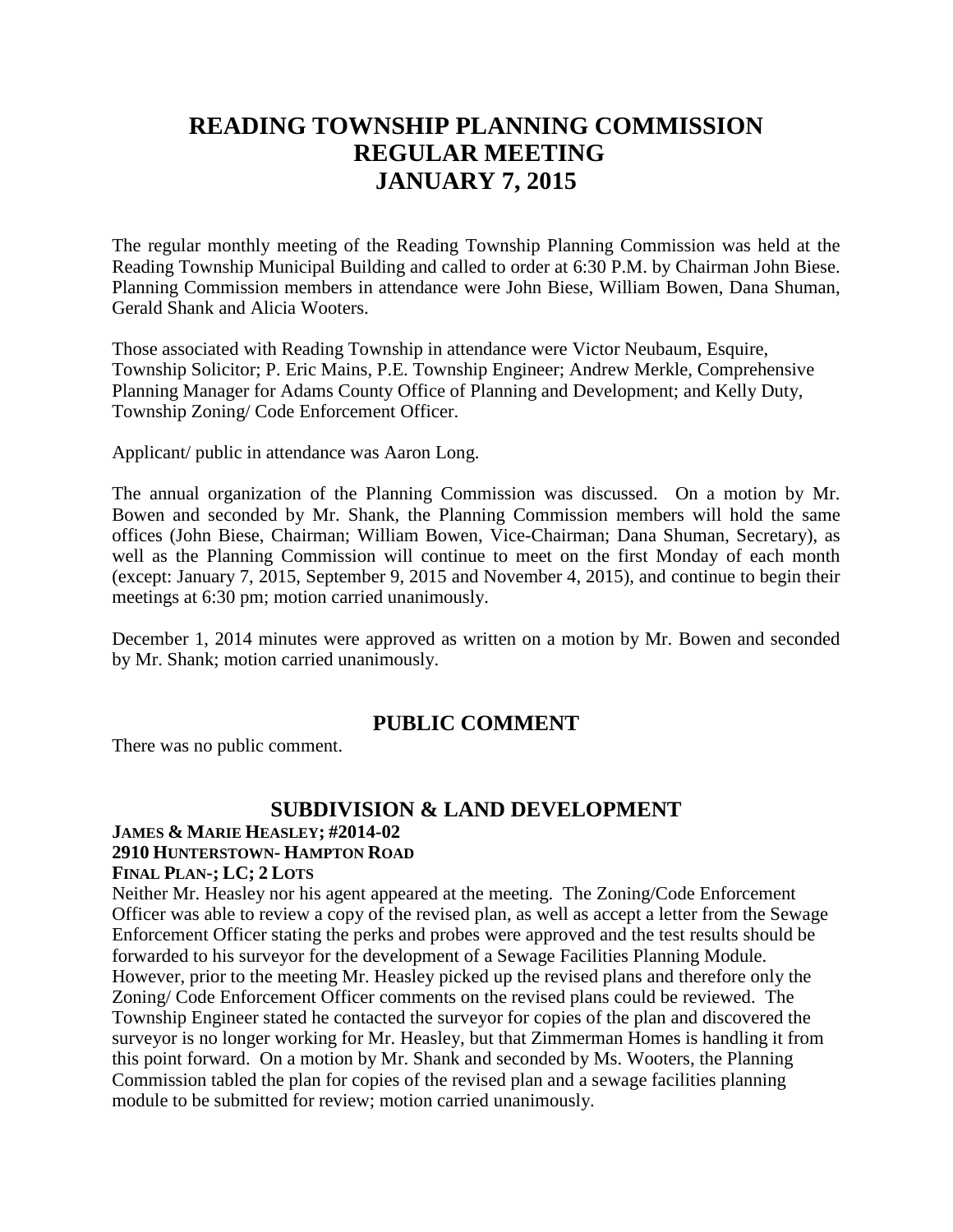## **ZONING HEARING BOARD APPLICATION**

# **AARON LONG; #2014-02Z 463 PEEPYTOWN ROAD**

### **SPECIAL EXCEPTION FOR HOME OCCUPATION**

Aaron Long is requesting a special exception to operate a home occupation for a welding shop, in the Low Density Residential (R-2) District. The property is located at 463 Peepytown Road East Berlin PA. This request was filed to Code §27-803.B and further regulated by Code §27- 1306 of the Reading Township Zoning Ordinance. Mr. Long stated he has spoken with his neighbors and no one is opposed to him doing welding from his home. The welding will be completely enclosed and there will not be any outdoor storage or signage. On a motion by Mr. Bowen and seconded by Mr. Shank, the Planning Commission recommended approval of the special exception as proposed; motion carried unanimously.

## **MISCELLANEOUS**

#### **LMPOA DEP GENERAL PERMIT-11**

The Planning Commission reviewed Lake Meade Property Owners Association's application to DEP for General Permit-11 for maintenance & repair of existing rip-rap at Catfish Cove, Walnut Cove, Pheasant Cove, Pickett Cove, Blue Water Lee, Rockview, Mud Run, Shorewood Retreat, Longview, Marina, & Sunset Knoll. The purpose of the notice is to inform the Township of LMPOA's intent to apply for the permit and to give the Township an opportunity to review based on sound land use practices and planning efforts while considering the comprehensive plan and zoning ordinance. The Planning Commission is in support of the maintenance and repair of existing safeguards which prevents the washing way of the shoreline and sedimentation of the lake. The Planning Commission did not have any comments beyond acknowledging the repair and maintenance is necessary to keep the Lake healthy. On a motion by Mr. Shank and seconded by Ms. Shuman, the Planning Commission stated they had no comments to submit to DEP for the General Permit-11; motion carried unanimously.

#### **DEP GENERAL PERMIT FOR PRIVATE BOAT DOCK 8 REYNOLDS DRIVE – SOLON**

The Planning Commission reviewed the Solon application to DEP for General Permit – GP-2 for construction of a private boat dock. The purpose of the notice is to inform the Township of the property owner's intent to apply for the permit and to give the Township an opportunity to review based on sound land use practices and planning efforts while considering the comprehensive plan and zoning ordinance. The Planning Commission did not have any comments beyond acknowledging the construction of the private boat dock. On a motion by Mr. Bowen and seconded by Ms. Shuman, the Planning Commission stated they had no comments to submit to DEP for the General Permit, GP-2; motion carried unanimously.

#### **EASTERN ADAMS COUNTY JOINT COMPREHENSIVE PLAN**

The Zoning/ Code Enforcement Officer prepared a memo for the Planning Commission indicating the items in the Comprehensive Plan that should be reviewed. The Comprehensive Plan is to be reviewed annually. The Comprehensive Plan was adopted late in 2012, however with the Township going through codification it was not addressed by the Planning Commission. The Planning Commission agreed the document should be reviewed, even if the Township finds no changes are necessary to the Township Code. Mr. Shank suggested the Planning Commission